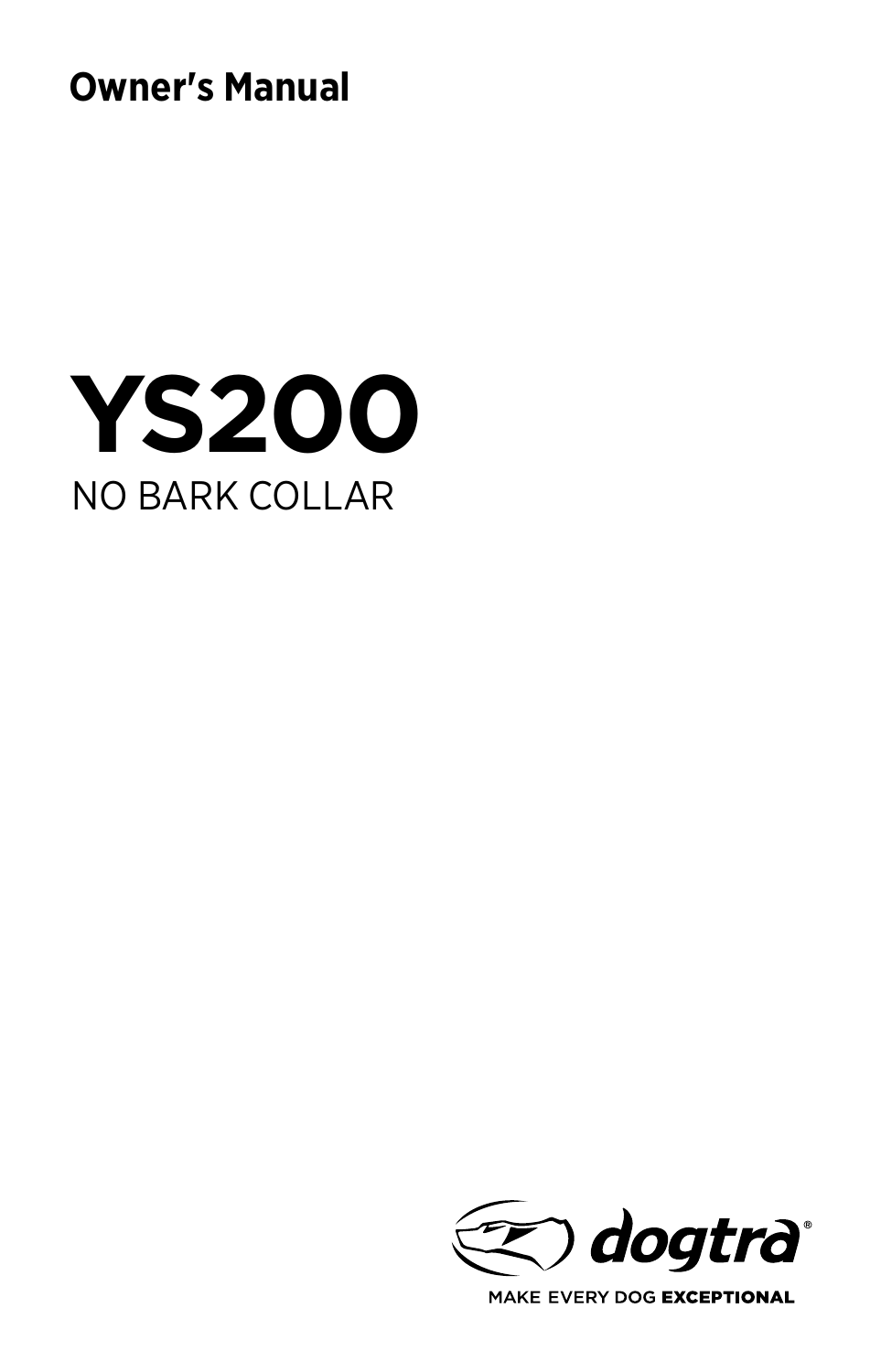## **IMPORTANT SAFETY AND PRODUCT INFORMATION**

## **WADNING**

Please read all safety and product information below before using your Dogtra product. Failure to follow these safety instructions could result in injury to you, your dog and others, or it could result in damage to your Dogtra product or other property.

### PRODUCT SAFETY

#### **Training Methods**

Dogtra products may be used with a variety of training methods. However, each dog may have a different reaction to training methods and to Dogtra products. Closely observe your dog when determining the right training method to use with your Dogtra product.

#### **Aggressive Dogs**

Do not use Dogtra products with aggressive dogs as such dogs may react adversely and cause injury to people or other dogs. Seek the assistance of a dog-training specialist or veterinarian when dealing with aggressive dogs.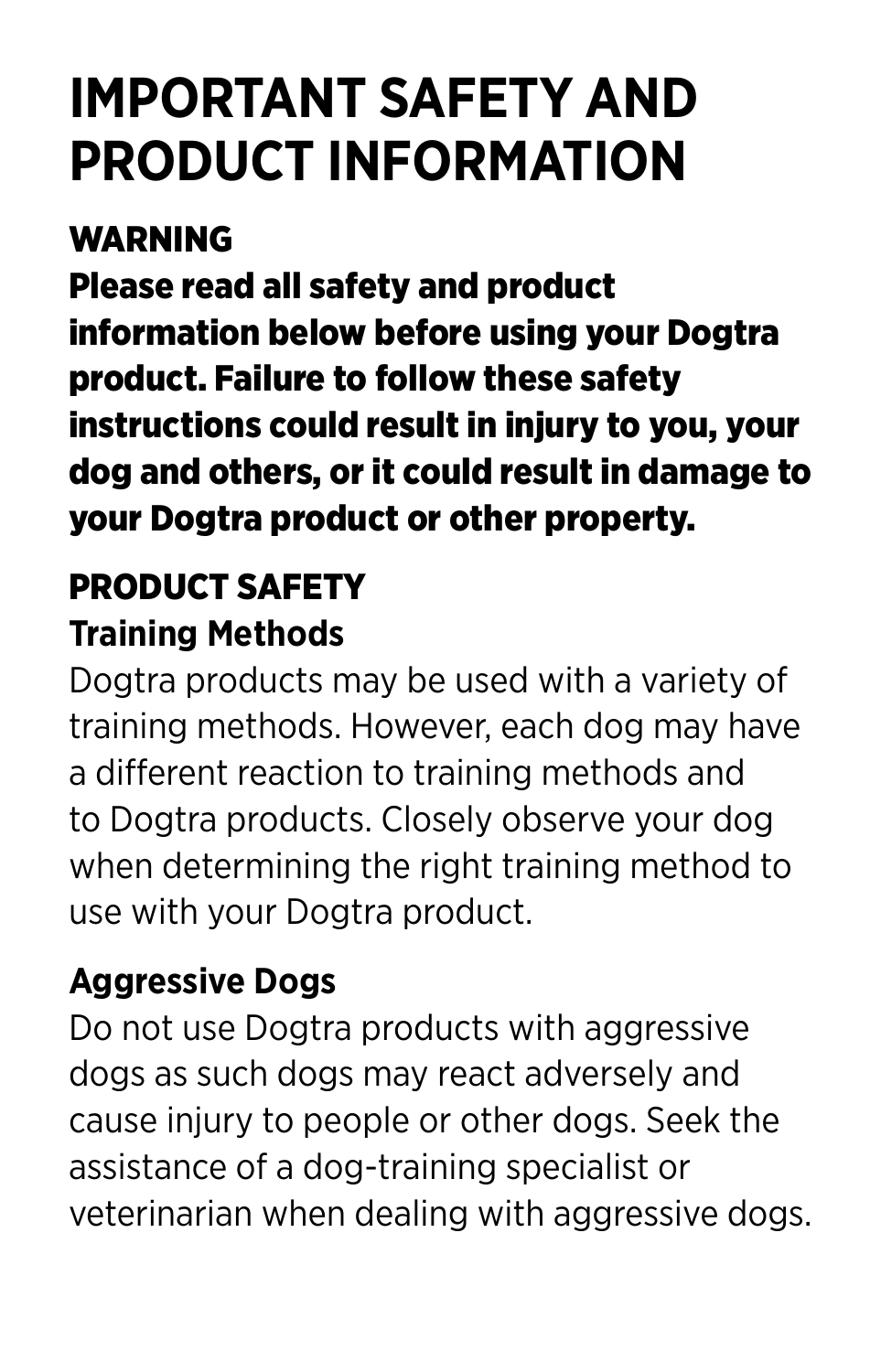### **Children**

Dogtra products are not toys. Adult supervision and close attention are necessary when Dogtra products are used by or near children.

### PRODUCT DAMAGE **Electrical Product**

Your Dogtra product contains electrical components and batteries. Do not use or keep your product near heat or flammable sources. Such use or storage may damage your product and/or cause fire, explosion, injury, or property damage.

### **Medical Device Interference**

Dogtra products contain electrical and magnetic components that emit low level electromagnetic waves and radio frequencies. These electromagnetic waves or radio frequencies may interfere with pacemakers, defibrillators, or other medical devices. Consult your physician or medical device maker before using your medical device with a Dogtra product. If you think that your Dogtra product is interfering with your pacemaker, defibrillator, or other medical device, stop using the Dogtra product.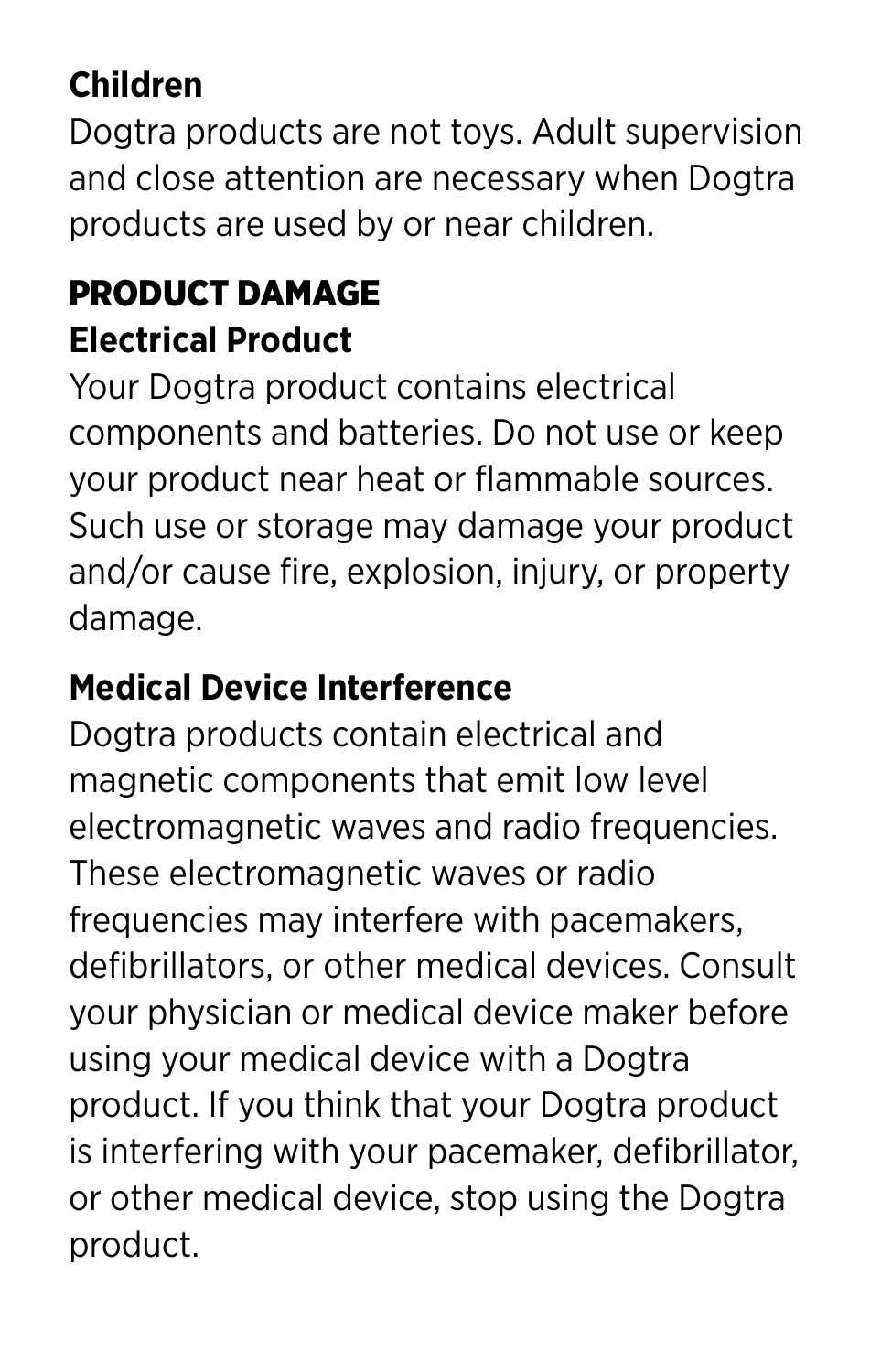### **Inadvertent Activation**

The digital microprocessor offers thousands of unique codes to eliminate frequency match-up with other Dogtra e-collars.

#### **UNAUTHORIZED USE**

Your Dogtra product should be used only in a humane manner to train and educate your dog. Dogtra products are not intended for use in any other manner nor are they intended for use with other animals or with humans.

#### **BATTERY**

Your Dogtra product contains batteries. Take care when removing and installing batteries as your fingers may get caught. Dispose of batteries as provided by your local regulations. Do not disassemble, crush, heat, or otherwise alter the battery as it may cause fire, injury or property damage.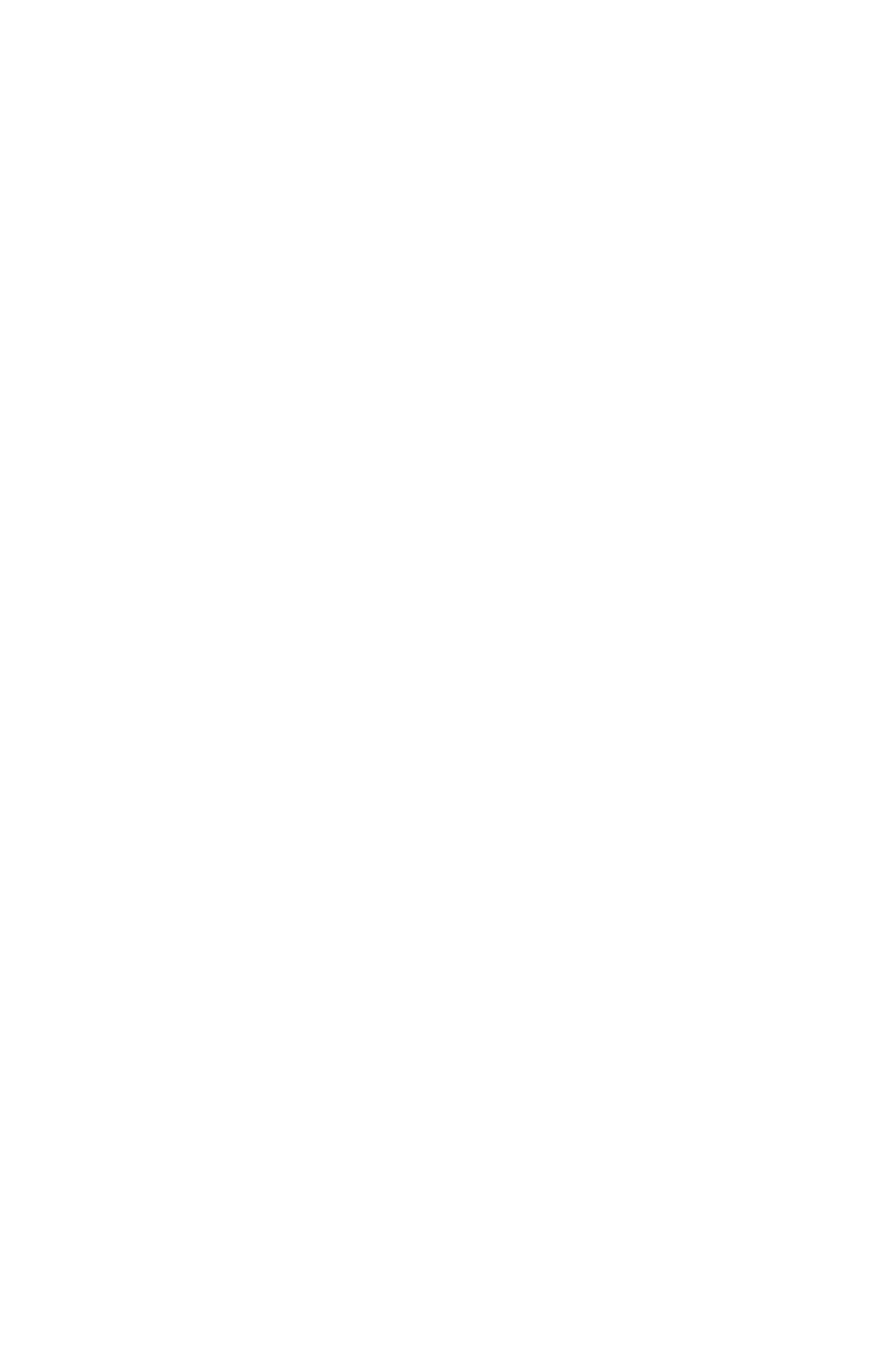## **AT A GLANCE**



## **OVERVIEW**

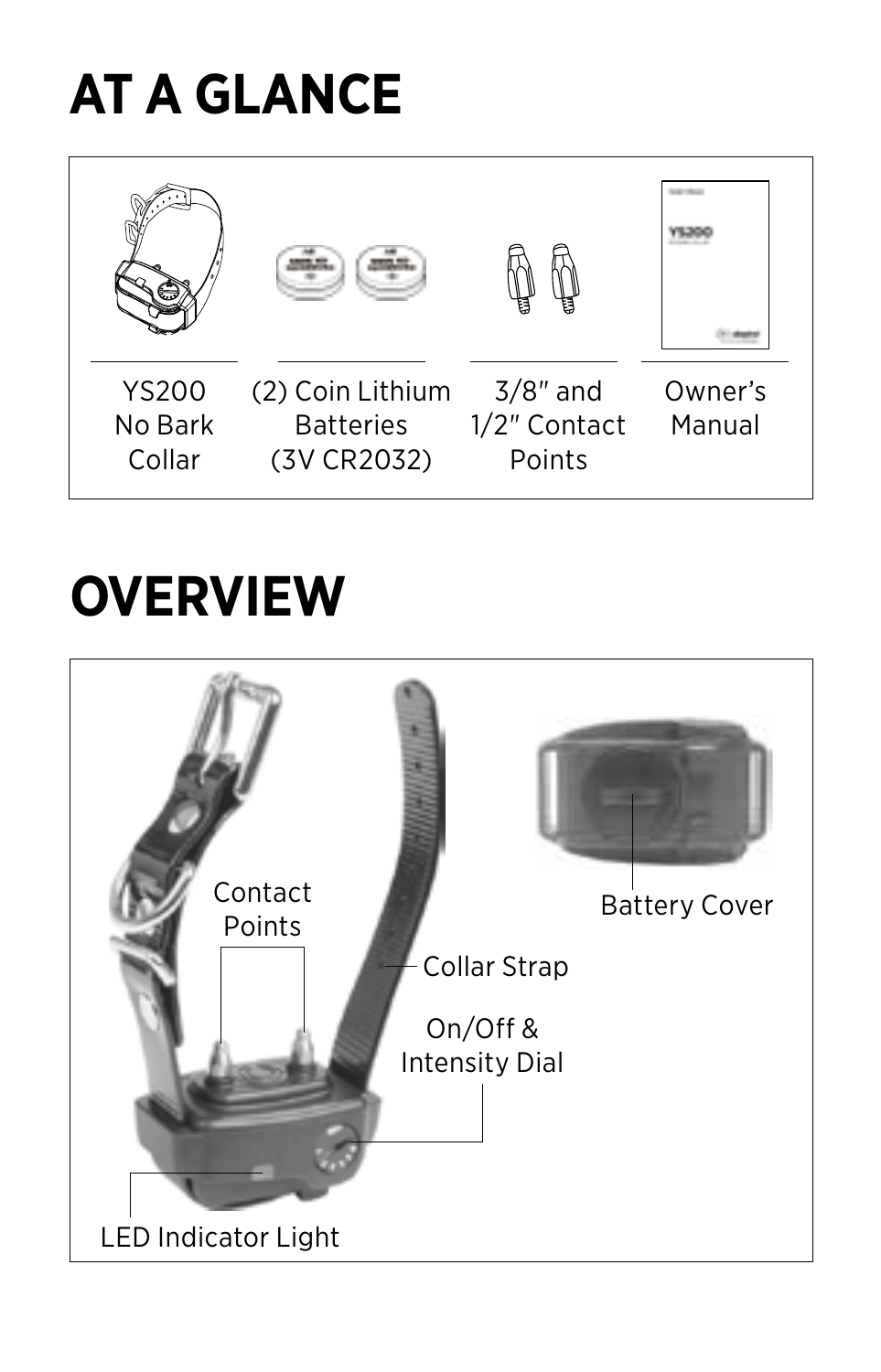# **MAIN FEATURES**



Replaceable Coin Lithium Battery



Water Resistant Receiver



For Dogs as Small as 10 lbs



6 Intensity Levels



Reduced Size Receiver



Vocal Cord Sensor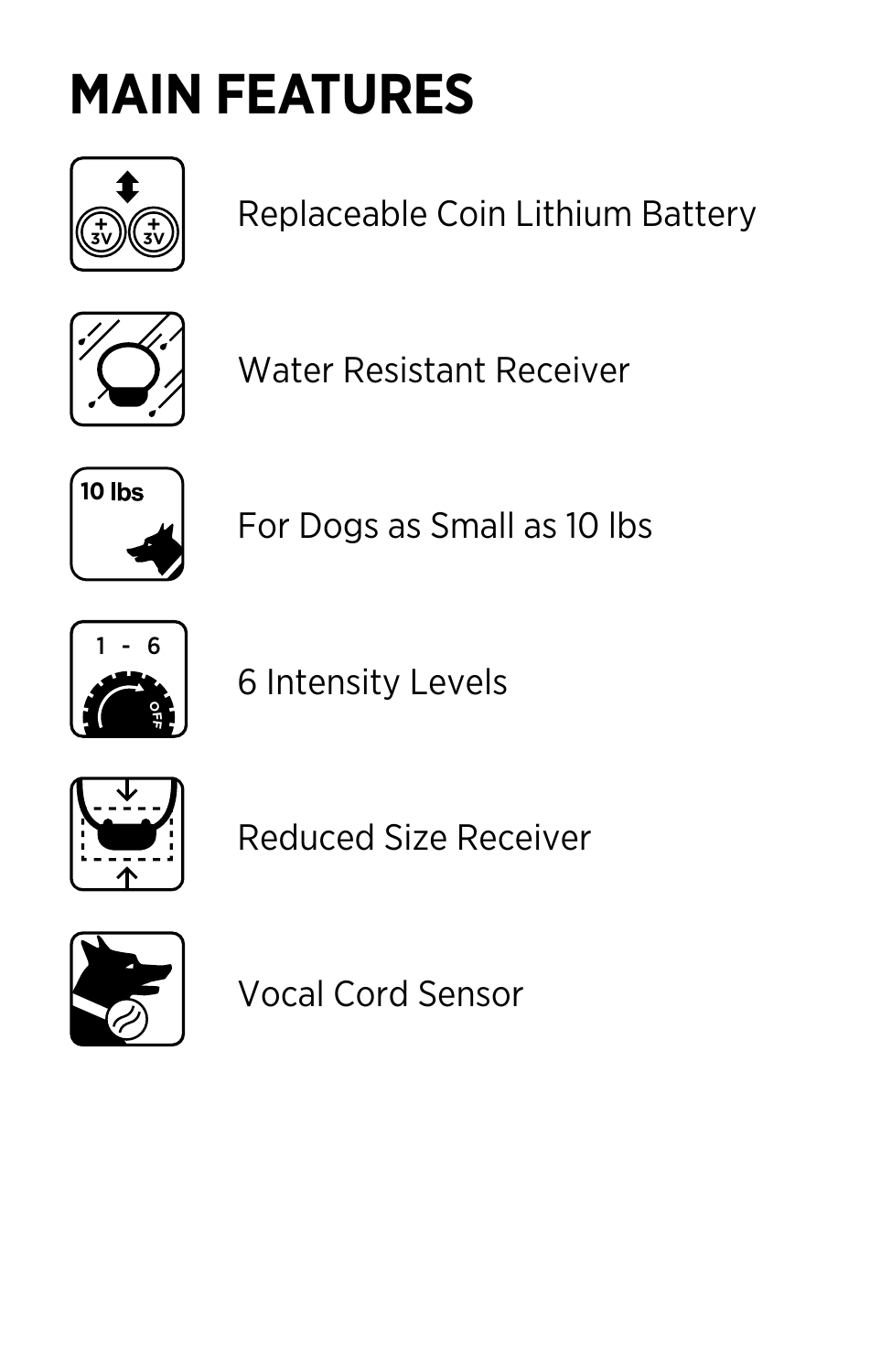## **HOW TO USE THE ON/OFF & INTENSITY DIAL**

The On/Off & Intensity Dial is used to turn the YS200 on and off, and to select the



intensity level. Set the dial to OFF to turn off the YS200. Set the no bark collar to (1) for the lowest stimulation setting and (6) for the highest stimulation setting.

## **NOTE:**

Start with the lowest level of stimulation and work your way up. An appropriate level is when your dog responds to the stimulation with a mild reaction, such as a jerking or tensing of the neck muscles.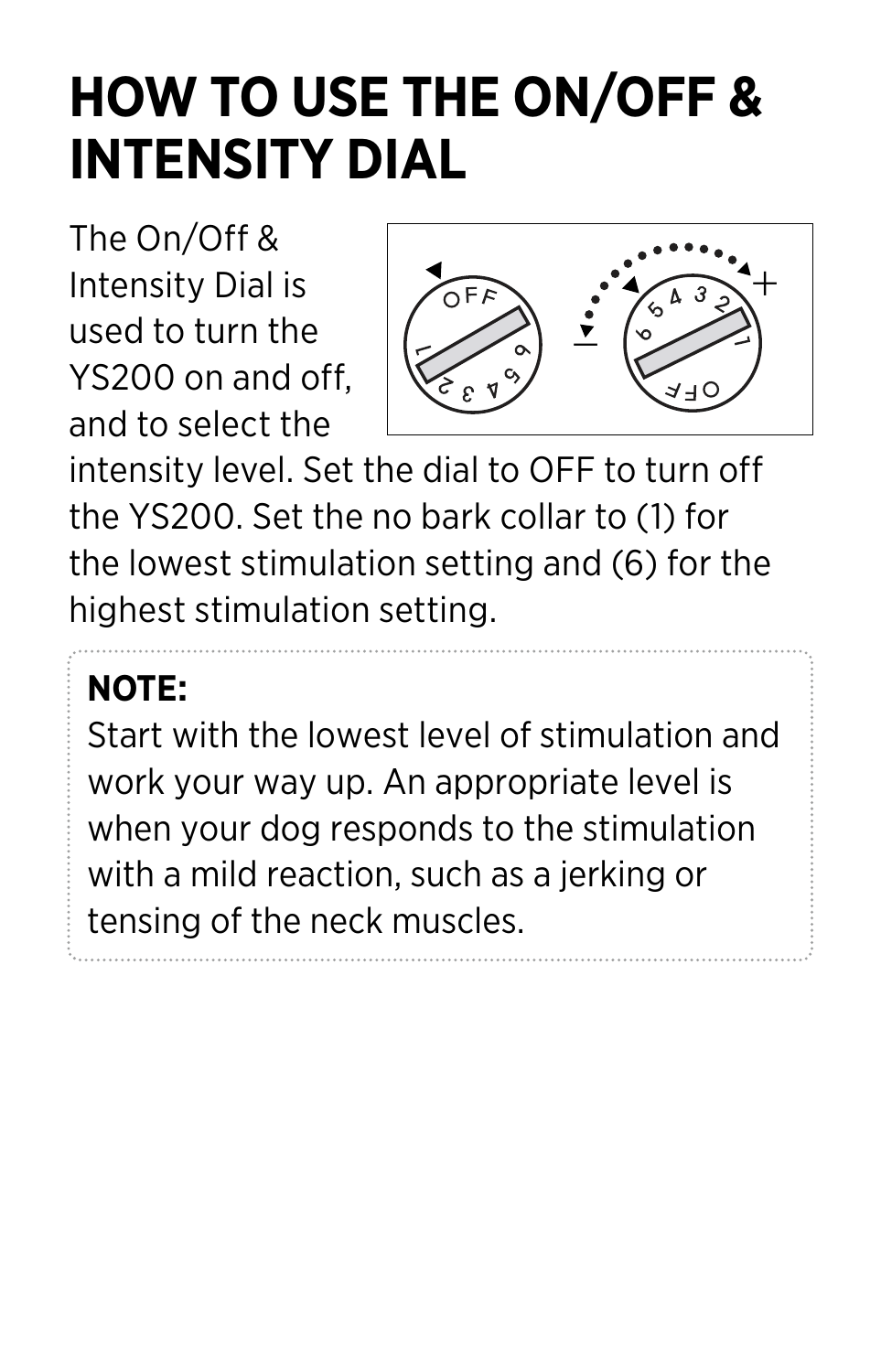# **TESTING THE YS200**

- 1. Turn the intensity dial to level 2 or 3.
- 2. Use the cap end of a ballpoint pen and repeatedly tap between the contact points.



- 3. The unit is working once the LED indicator blinks. Wait 2 seconds and tap again.
- 4.The unit is in normal working condition when the LED indicator blinks again. The LED indicator will only blink when the unit is activated.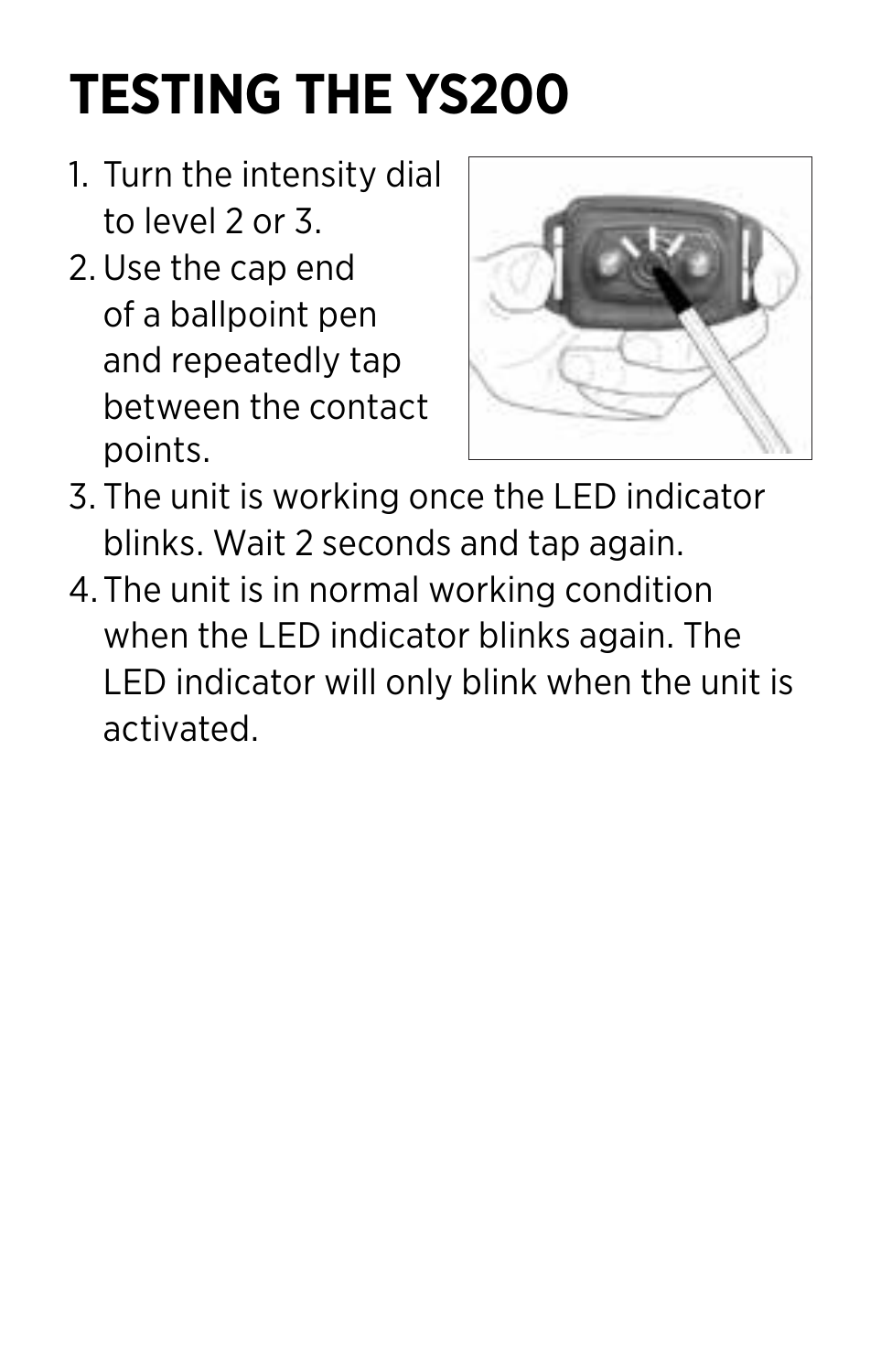## **REPLACING THE BATTERIES**

- \*Turn the unit off before attempting to replace the batteries.
- Use a coin to unscrew the battery cover counterclockwise.
- Insert two batteries with the plus sides facing out (both batteries must be facing the same direction).
- Replace the battery cover by screwing it in clockwise. Be sure to place the batteries with the '+' sides facing up and out. To remove the batteries, remove the battery cover and tap the batteries on the palm of your hand.

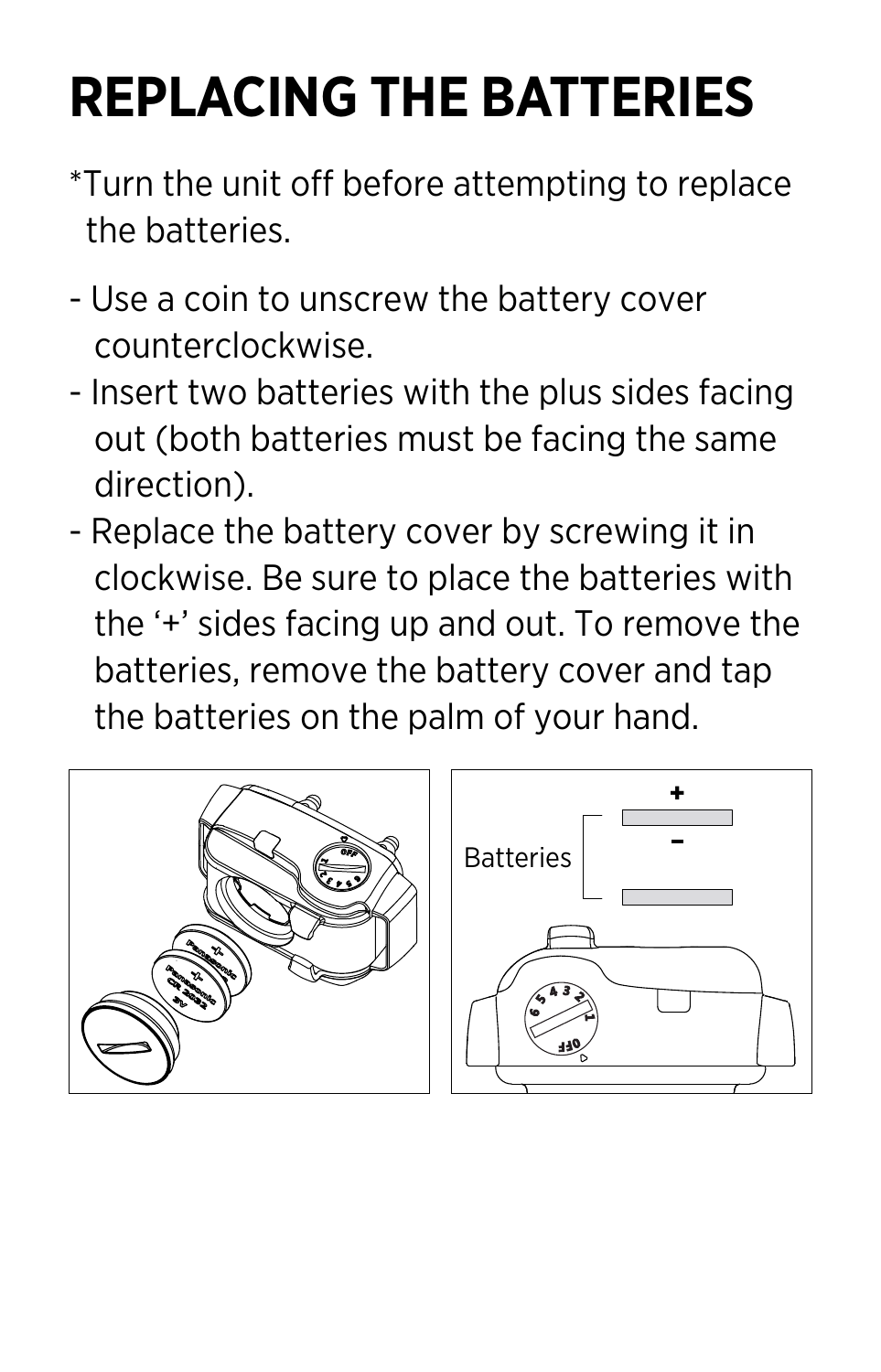# **EXTENDED CONTACT POINTS**

Extended contact points are available for purchase for dogs with long and/or thick coats.



Both contact points must touch your dog's skin and may require longer contact points if your dog has a long and/or thick coat.

# **FITTING THE YS200**

It is important to have a proper fit for safe and consistent results.

- Place the YS200 to the left or right of your dog's vocal cords.



- Both contact points must touch your dog's skin to properly operate.
- When properly fitted, you should be able to fit two fingers underneath the collar strap.
- **\* Caution:** Remove all other collars when using the YS200. Other collars or buckles may cause the YS200 to inadvertently activate.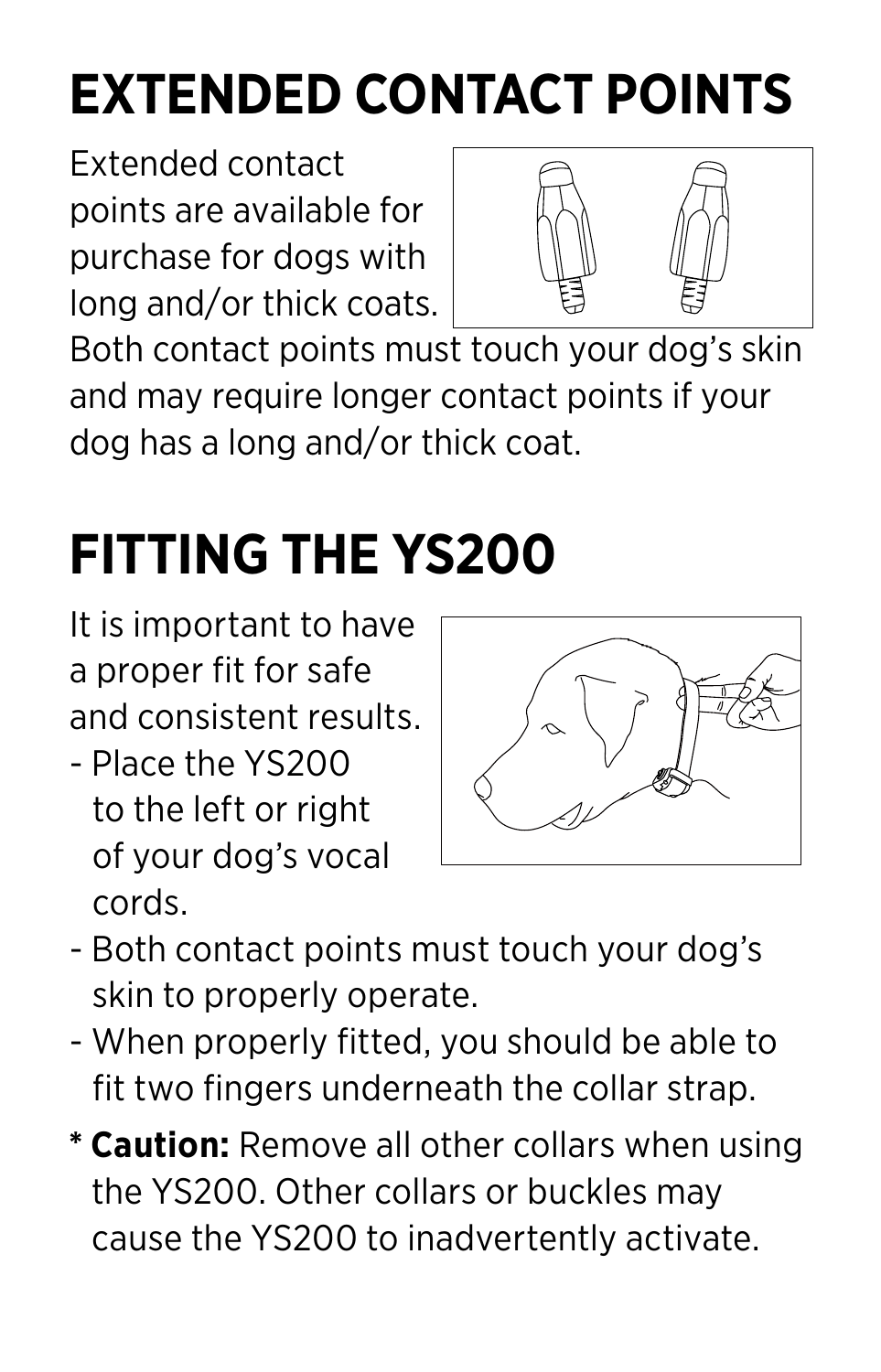### **Proper Fit**

The receiver should be fitted so that the medical grade stainless steel contact points press firmly against the dog's skin. You should be able to fit two fingers underneath the collar strap. The best location is on either side of the dog's windpipe.

#### **Improper Fit**

A loose fit can allow the receiver to move around on the dog's neck. When this happens, the contact points may rub against the skin and cause irritation. If the receiver is too loose, the contact will not be consistent and cause the corrections to be inconsistent. Dogtra uses medical grade stainless steel contact points and anti-microbial plastic to protect the dog's skin.

## **Attention!**

Leaving the receiver in the same location on the dog's neck for an extended period of time can cause skin irritation due to the sensitivity from the contact points. If the dog is to wear the receiver for long periods, occasionally reposition the receiver every few hours so that the contact points are moved to a different location on the dog's neck and remove the receiver after 8 hours of usage. Make sure you check for skin irritation each time you use the unit.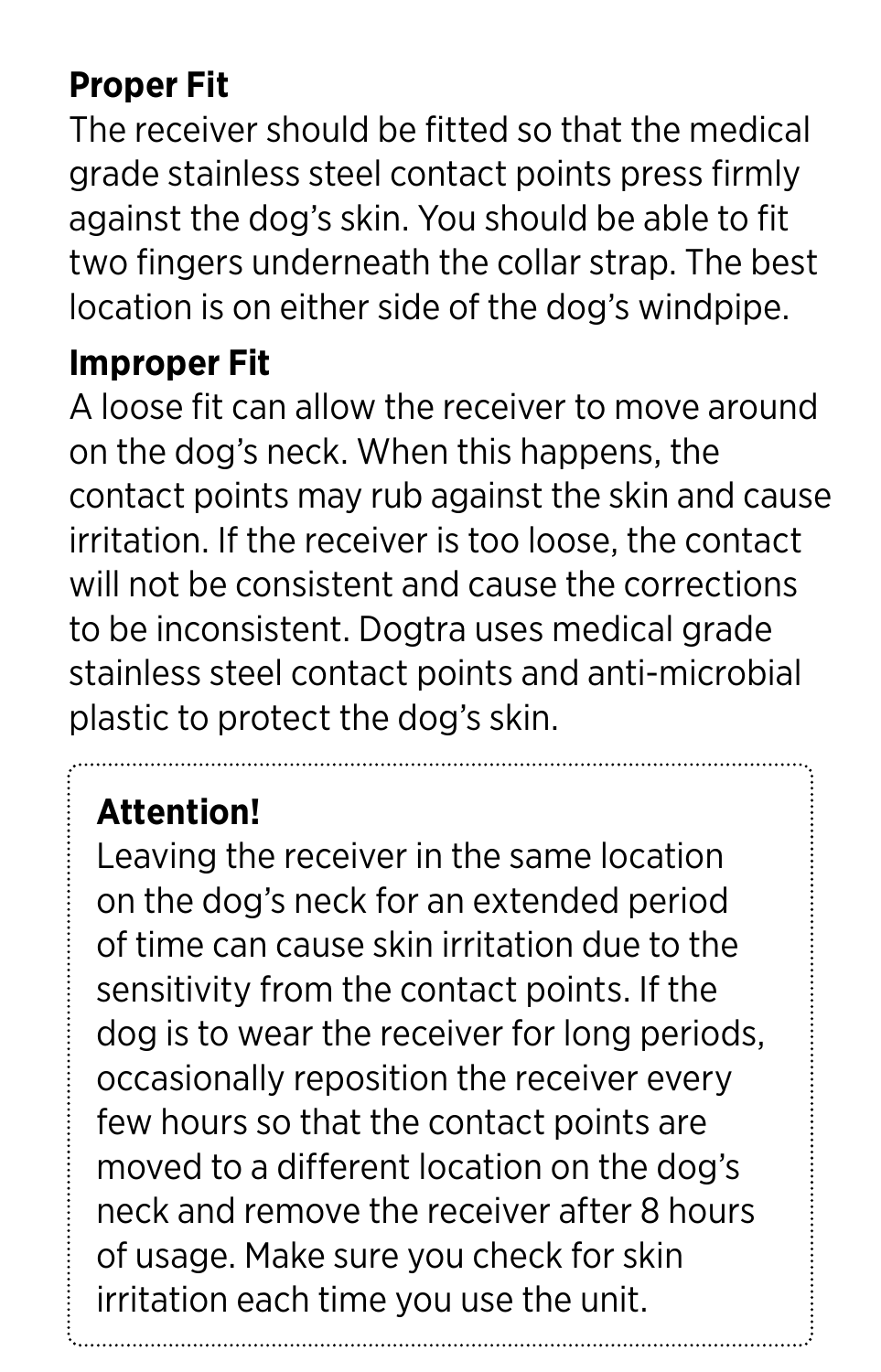# **TROUBLESHOOTING GUIDE**

## **1. My dog has skin irritation.**

- This may be due to an improper fit or leaving the receiver in the same location for an extended period of time. If your dog exhibits signs of skin irritation, consult with a veterinarian.

## **2. My dog is not reacting to the YS200.**

- Check the LED indicator while testing the unit. If the LED indicator does not come on, the batteries may need to be replaced.
- Tighten the collar strap around your dog's neck if it is too loose and make sure the contact points are held firmly against the dog's skin.
- If your dog has a thick or long coat and you already have the extended contact points, you may need to trim the hair on your dog's neck so that both contact points are touching your dog's skin.

## **3. I need to clean the YS200.**

- To clean the YS200, make sure the battery cover is closed and fully sealed, and wipe down the unit with a damp cloth. Make sure the unit is completely dry before use.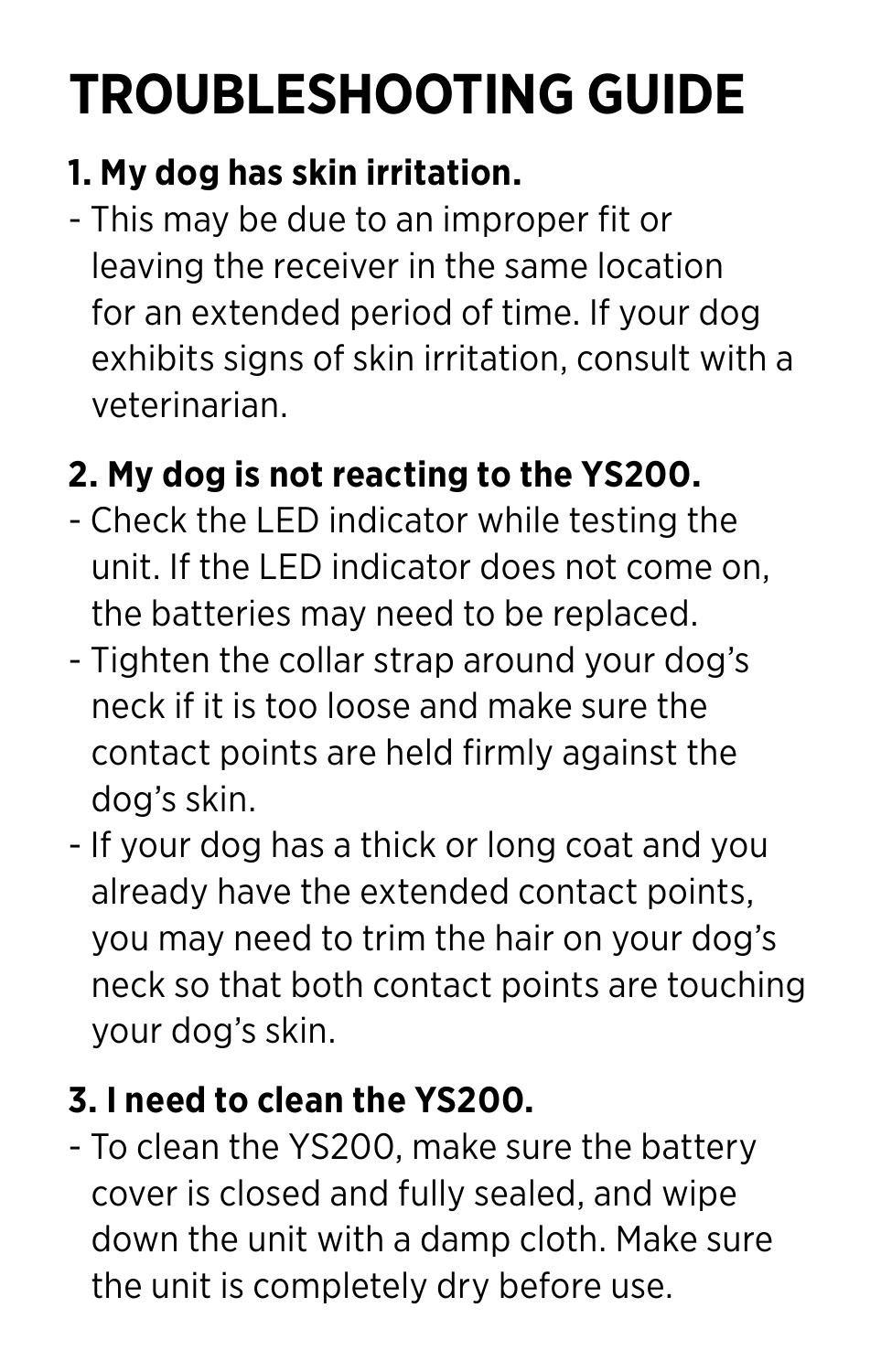## **DOGTRA PRODUCT WARRANTY**

#### **LIMITED WARRANTY**

#### **For Dogtra Products Purchased from Dogtra Authorized Dealers**

#### **One-Year Warranty**

Except as otherwise provided below, Dogtra warrants to the original retail purchaser ("You") that its Dogtra products shall be free of defects in materials and workmanship for a period of one (1) year from the date of purchase ("Warranty"). The Warranty covers the cost of repair (parts and labor) or replacement (if repair is not feasible) of a defective Dogtra product during said one-year period. For such repaired or replaced products, the remaining portion of the original warranty period, or ninety (90) days, whichever is longer, shall apply. Dogtra, at its sole discretion, shall determine whether to repair or replace a product covered by the Warranty.

#### **Warranty Conditions**

The Warranty is not transferrable and applies to your Dogtra product only if:

(1) You are the original retail purchaser of the product, (2) You bought the product from a Dogtra authorized dealer, and

(3) You present a receipt or other proof of purchase showing a valid purchase date, the name and address of the authorized dealer, and the purchased product identified by model and/or serial number.

#### **Warranty Exclusions**

The Warranty does not cover damage, loss, or deterioration to your Dogtra product caused: by misuse, neglect, abuse, or other improper handling of the product; by failure to follow use or care instructions; by use of the product for other than its intended purpose; by accident or natural forces such as fire or flooding; or by normal wear and tear such as scratches to the product surface.

The Warranty also does not cover Dogtra products that: are purchased from non-authorized dealers; are purchased outside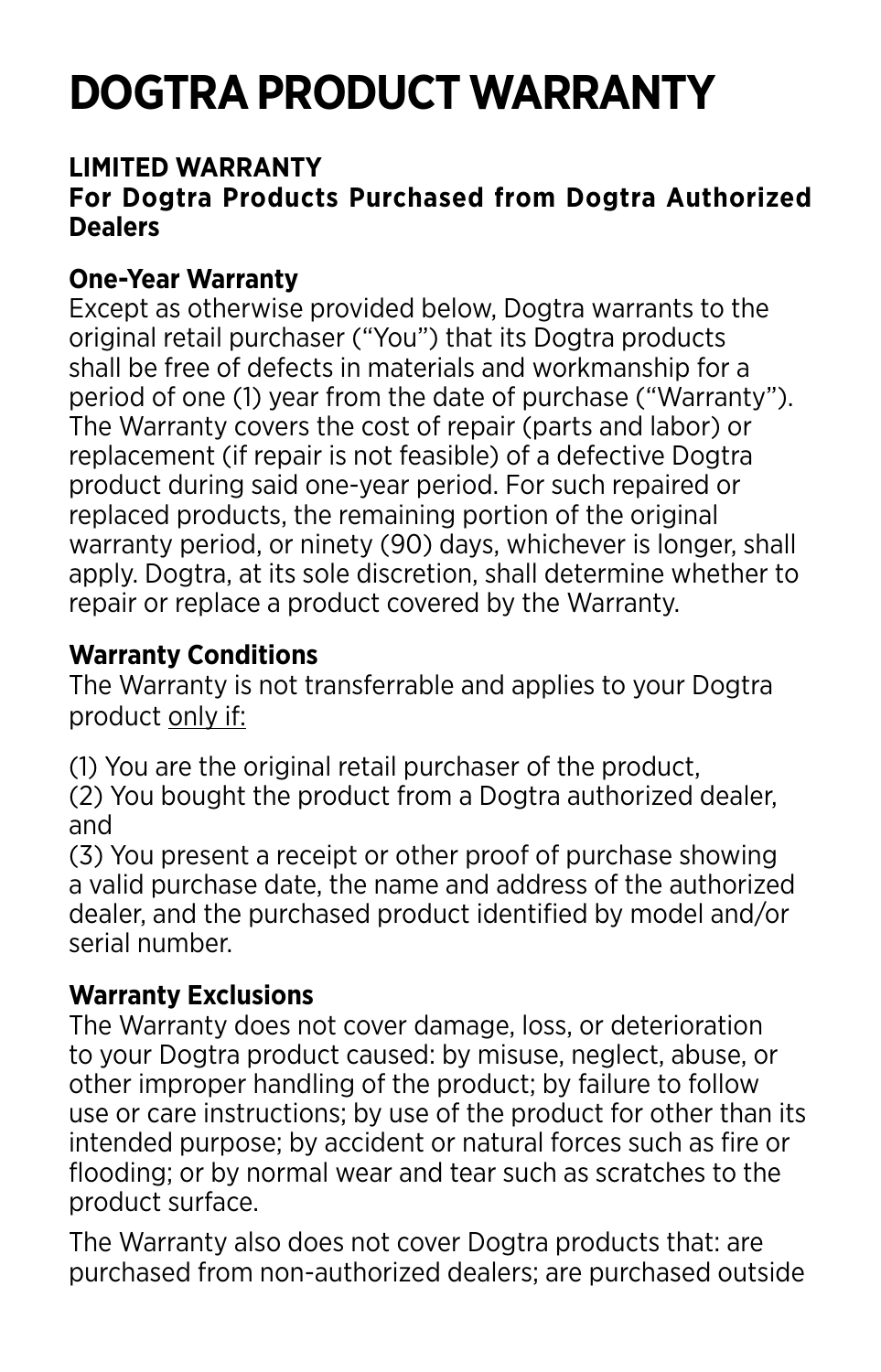of the United States or Canada; have been damaged during shipment (even if Dogtra paid or arranged for shipping); have been modified or tampered with in any manner; are opened or repaired by anyone other than Dogtra; or have serial numbers that have been altered or defaced.

#### **Sole Warranty**

This Warranty is the only warranty offered by Dogtra for its Dogtra products. Other than said Warranty, Dogtra makes no other representations or warranties whatsoever regarding its products, whether oral or in any product manual, on any packaging, on any website, or in any other written material. No dealer of Dogtra products, nor any employee or agent of Dogtra, is authorized to make any additions, changes, or extensions to the Warranty. Dogtra, at its sole discretion and at any time, reserves the right to modify the Warranty.

#### **DISCLAIMER OF OTHER WARRANTIES**

**THE FOREGOING WARRANTY IS PROVIDED IN LIEU OF ALL OTHER WARRANTIES, WHETHER EXPRESS OR IMPLIED. DOGTRA DISCLAIMS ANY IMPLIED WARRANTIES INCLUDING, BUT NOT LIMITED TO, THE IMPLIED WARRANTIES OF MERCHANTABILITY AND FITNESS FOR A PARTICULAR PURPOSE.**

#### **Limitation of Remedies**

Dogtra's liability is limited to the cost of repair or replacement of the Dogtra product under Warranty. Any claim or action to enforce the Warranty must be commenced within thirty (30) days of the Warranty's expiration for your product. Dogtra will not be liable for any indirect, incidental, special, consequential, or similar damages based on breach of warranty, breach of contract, negligence, strict tort, or any other legal theory related to Dogtra and its products. Damages that Dogtra will not be responsible for include, but are not limited to: loss of income or profits; loss of revenue or savings; loss of use of the product or associated products; cost of any substitute products or services; inconvenience, downtime, or any other time; loss of goodwill; claims of third parties including customers; and damage to property.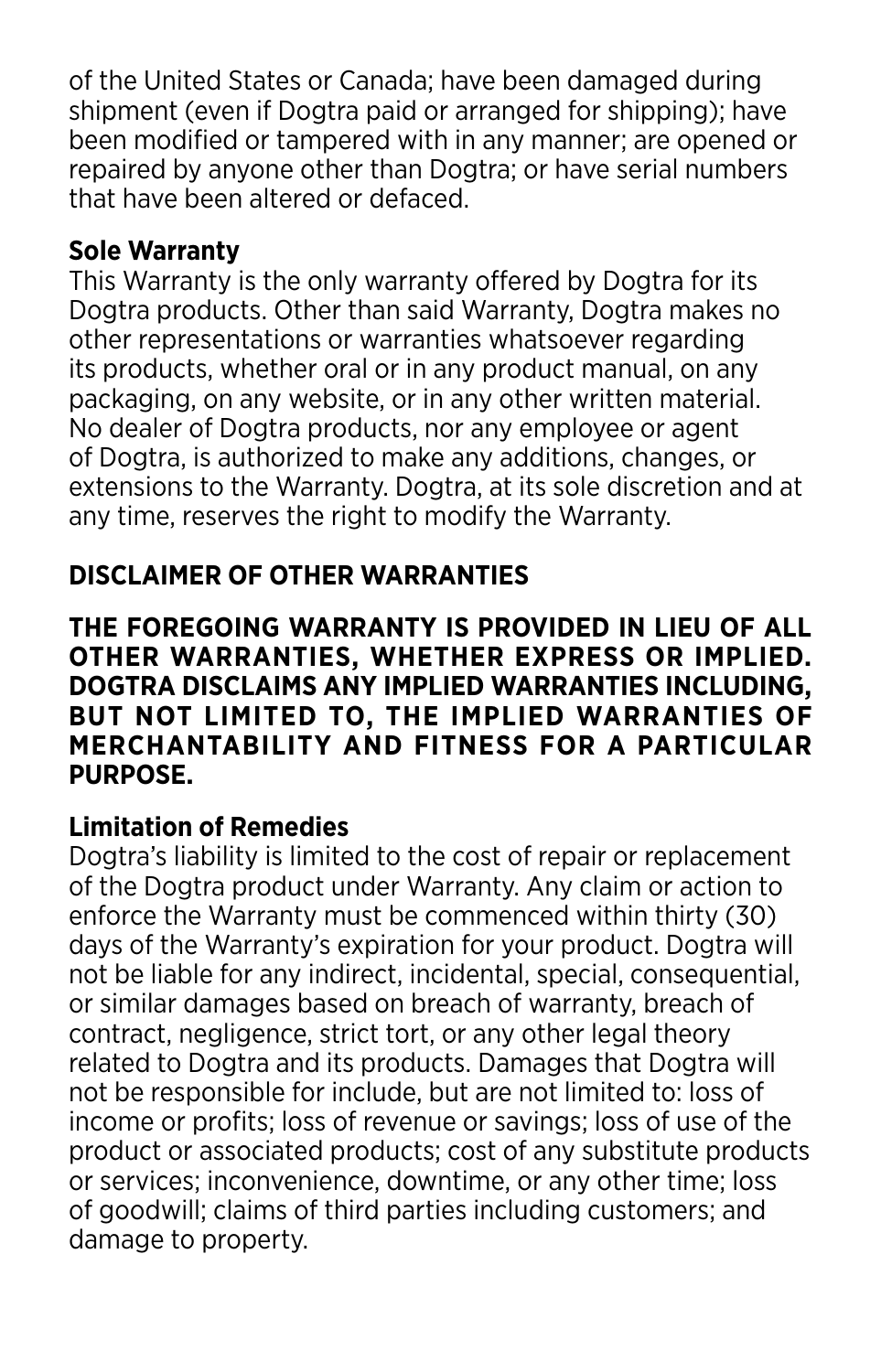#### **Legal Rights May Vary By State or Jurisdiction**

The Warranty gives You specific legal rights, and You may also have other rights which vary by state or jurisdiction. Some states or jurisdictions do not allow certain limitations of implied warranties or of incidental or consequential damages or other remedies, so certain of the foregoing limitations may not apply to You.

If any portion of the Warranty is held by a court to be invalid or unenforceable, the remaining portions of the Warranty shall remain in full force and effect and shall in no way be affected or invalidated, and the invalid or unenforceable portion shall be modified so as to most nearly achieve the intent of the Warranty.

#### **Product Registration**

Dogtra recommends that customers register their products as soon as possible after purchase. Product registration will facilitate any future warranty service. You may also receive useful information and updates about your existing and future Dogtra products. To register your product, visit www.dogtra. com/product-registration. If your product is not registered with Dogtra, You will be required to provide a receipt or other proof purchase (as provided above) to qualify for warranty service.

#### **How to Obtain Warranty Service**

Should your Dogtra product require warranty service, please contact Customer Service by phone or email for a warranty evaluation (see below for contact information). Upon approval of your warranty work, Dogtra will repair or replace (at Dogtra's election) your product without charge for labor or parts. You are responsible for shipping, including cost, of your product to Dogtra for warranty service. Dogtra will handle shipping, including cost, of the repaired or replaced product back to customers in the USA. Dogtra will not be responsible for shipping, including cost and/or applicable taxes or fees, for products sent to Canada. Such costs, taxes, or fees will be borne by the customer.

To register your product, visit **www.dogtra.com/productregistration.**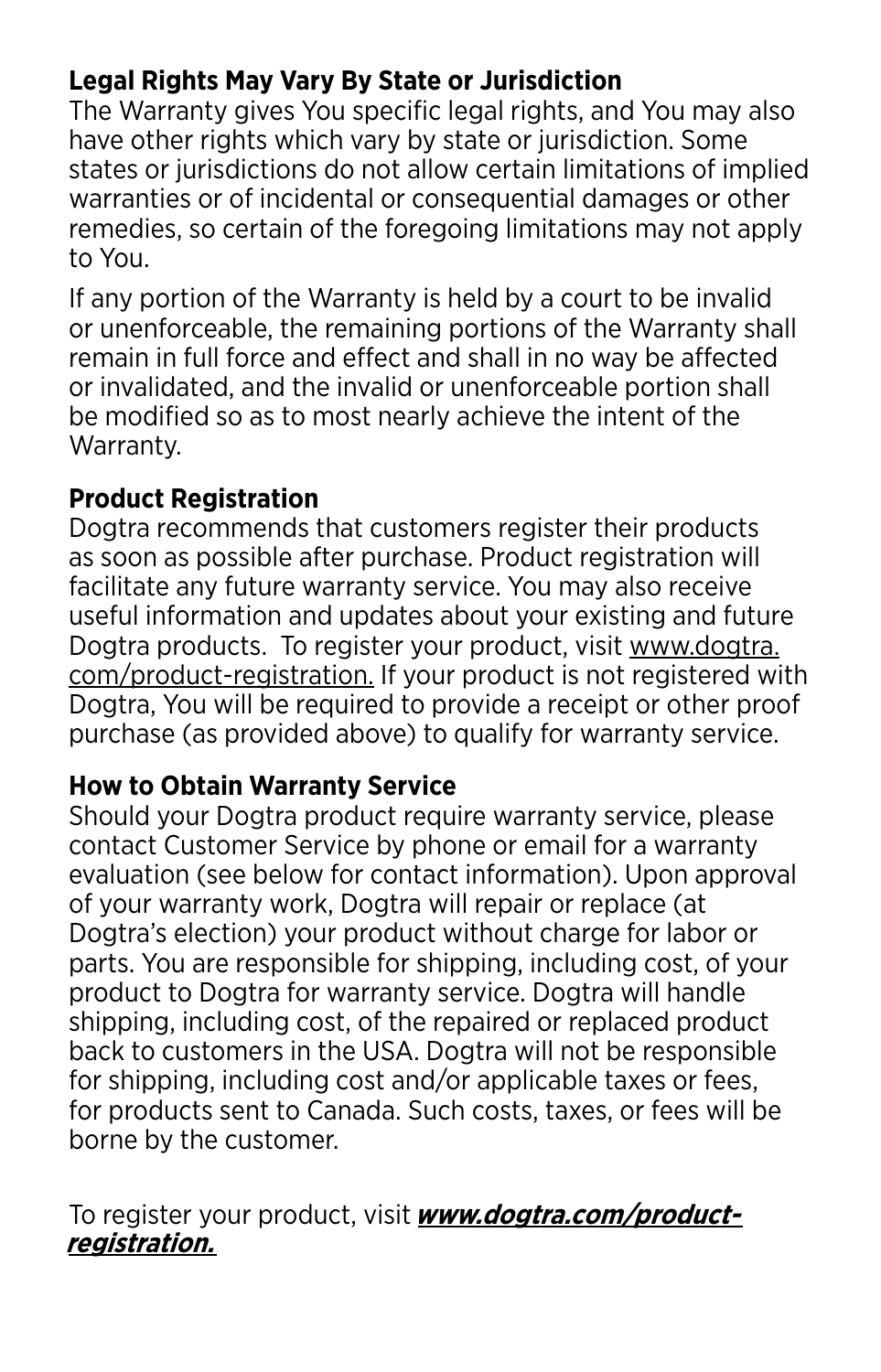#### **Dogtra Customer Service 12322 Monarch Street, Garden Grove, CA 92841** (888) 811-9111

repair@dogtra.com Mon – Fri, 8:00 AM to 4:30 PM (PST) © 2021 Dogtra. All rights reserved.